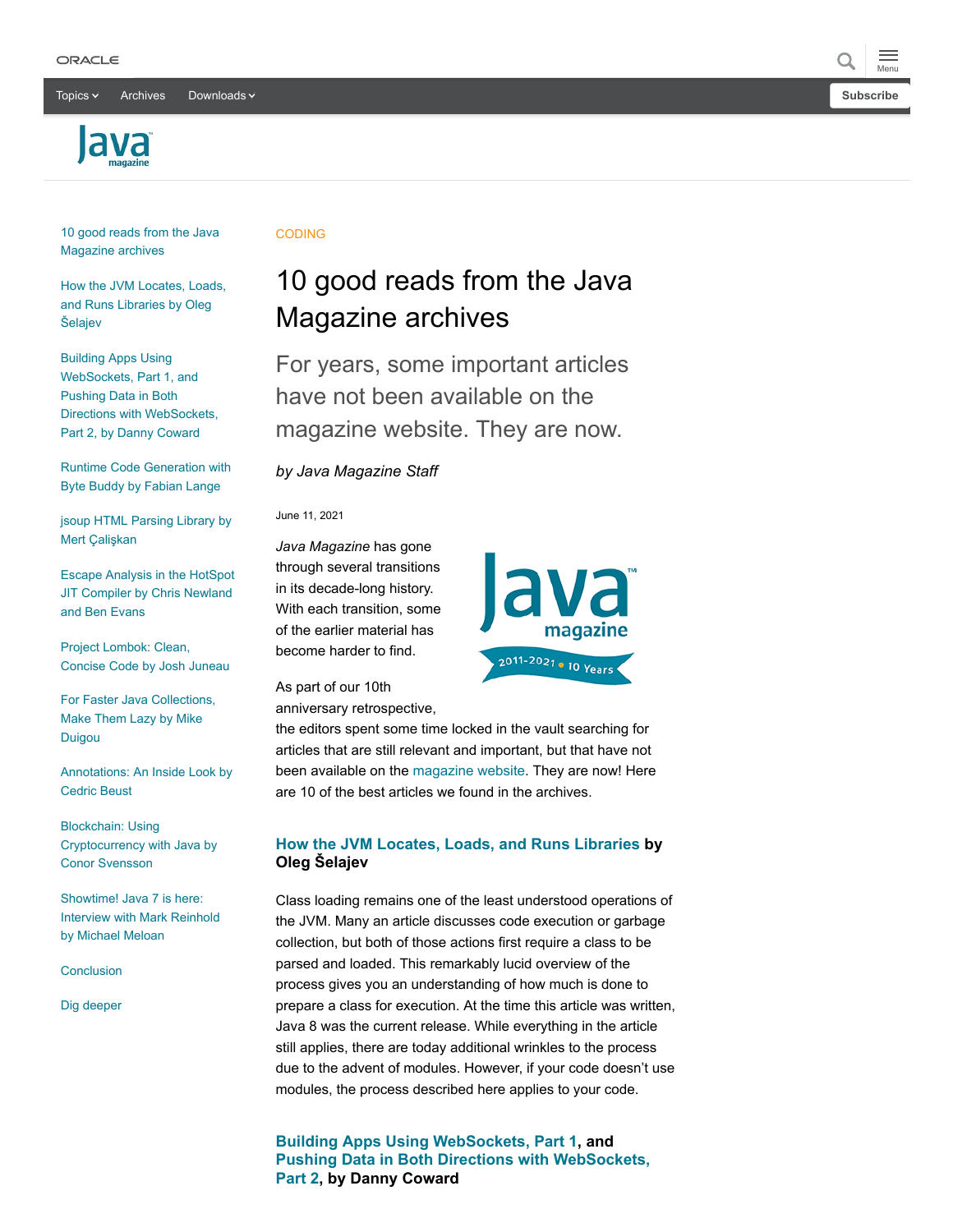WebSockets are an invaluable way of communicating between server and client, and they can be programmed rather easily in Java EE or Jakarta EE. This two-part tutorial shows how to set up both ends of a chat application and how to push data back and forth asynchronously. If you don't use WebSockets in your present projects, these two articles might well convince you to use them and thereby solve many otherwise difficult communication problems.

## <span id="page-1-0"></span>**[Runtime Code Generation with Byte Buddy](https://blogs.oracle.com/javamagazine/java-bytebuddy-bytecode) by Fabian Lange**

Multiple solutions are available for manipulating Java bytecode. ASM is perhaps the best known. While it is used by many tools, it lacks the user-friendliness of Byte Buddy, which does not require you to be a low-level cognoscenti to be able to create Java classes on the fly or modify existing classes. This overview with several examples opens the door to doing magical things in [your programs. \(For more on ASM, see Ben Evans' "Real-World](https://blogs.oracle.com/javamagazine/real-world-bytecode-handling-with-asm) Bytecode Handling with ASM.")

#### <span id="page-1-1"></span>**[jsoup HTML Parsing Library](https://blogs.oracle.com/javamagazine/jsoup-html-parsing-library) by Mert Çalişkan**

HTML is notoriously difficult to parse, in part because web browsers are so forgiving of ill-formed pages. So, a reliable, easy-to-use library for parsing, validating, and manipulating HTML files is a valuable addition to a Java toolbox. jsoup provides just such capability with a comparatively intuitive API. jsoup even enables you to sanitize HTML files by allowing only the elements you specify in an allowlist. Basically, for anything you need to do with HTML files, jsoup delivers an easy-to-use API.

## <span id="page-1-2"></span>**[Escape Analysis in the HotSpot JIT Compiler](https://blogs.oracle.com/javamagazine/java-escape-analysis-optimization) by Chris Newland and Ben Evans**

The JVM is universally viewed as a wondrous technology for performance that puts it on a par with native binaries and for its capacity to run code from the earliest releases of Java to the present. Part of its speed comes from extreme optimizations that squeeze performance from unlikely sources. One of those is escape analysis, which examines the scope in which a variable's lifespan occurs. And when analysis shows definite limits to the scope, the JVM can implement a variety of micro-optimizations: creating objects on the stack rather than the heap, not bothering with locks for certain multithreaded operations, and so forth. This article discusses how the JVM performs escape analysis and how your code can benefit from it.

### <span id="page-1-3"></span>**[Project Lombok: Clean, Concise Code](https://blogs.oracle.com/javamagazine/java-lombok-annotation) by Josh Juneau**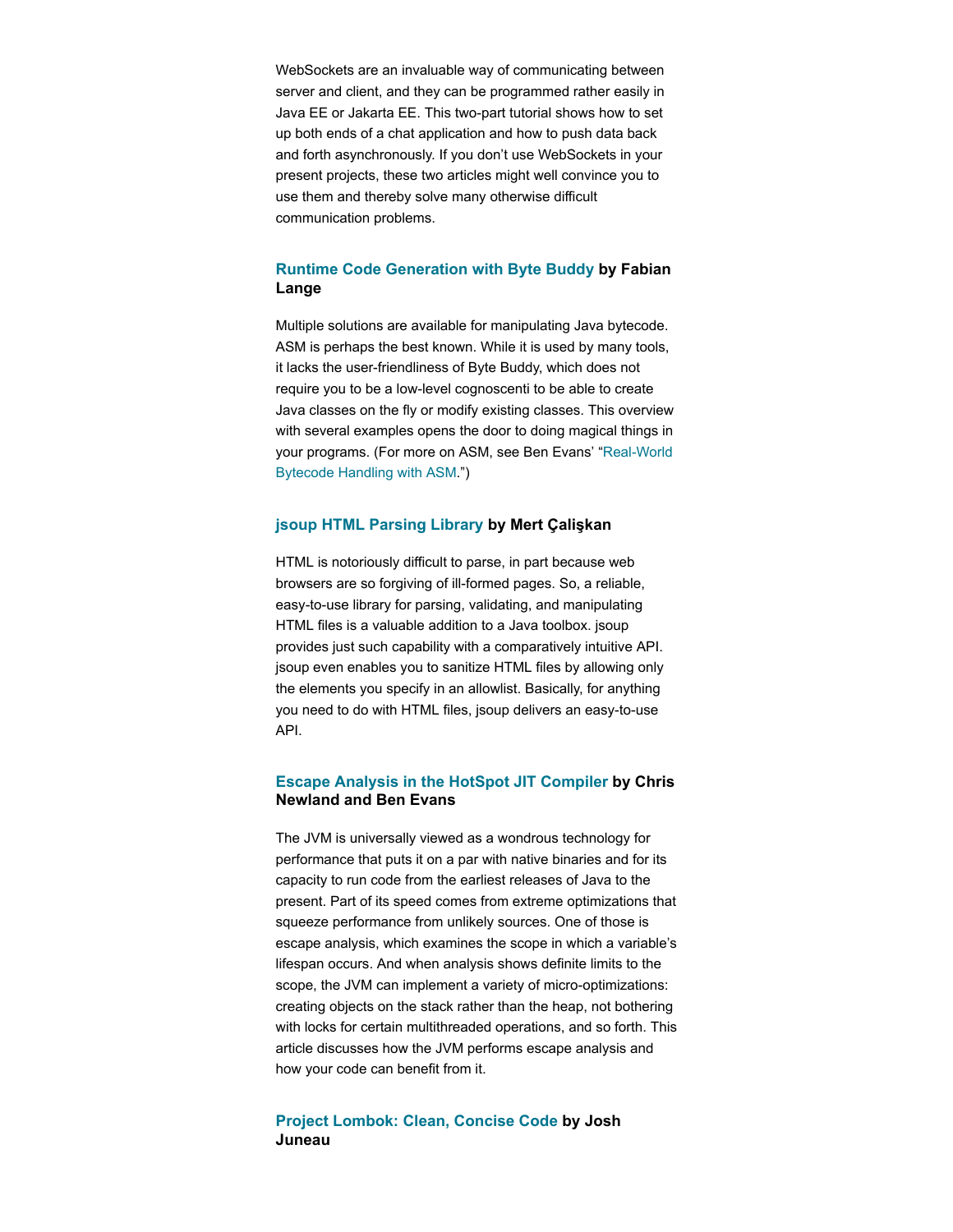Even the most ardent supporters of Java concede that it is a verbose language. While that verbosity helps to make Java programs readable, it can be frustrating when writing code. Project Lombok is the most widely adopted of the many proposed solutions for reducing some of that verbosity. It uses annotations to generate code (such as getters and setters) and to add safety (null safety) to programs. This article gives an excellent overview of Lombok, with an eye to its most useful capabilities.

## <span id="page-2-0"></span>**[For Faster Java Collections, Make Them Lazy](https://blogs.oracle.com/javamagazine/java-lazy-collections-arraylist-hashmap) by Mike Duigou**

Laziness in programming means deferring an operation until the software can definitively ascertain that the operation must be performed. It's the conceptual opposite of eagerness, in which operations are performed at the earliest possible moment. In this article, the former lead developer of the Java Collections framework describes how the addition of laziness to collections diminished memory usage significantly in certain applications. In addition, he explains how to think about including laziness in your own programs to gain the widest benefit.

#### <span id="page-2-1"></span>**[Annotations: An Inside Look](https://blogs.oracle.com/javamagazine/java-annotations-inside-look) by Cedric Beust**

Annotations are ever more widely used in Java but remain little understood. In this article, Cedric Beust, who worked on annotation technology in the JDK, explains their unique syntax and shows how to write your own annotations. He then dives into the Java annotation processor and shows how your annotation would be processed by the JDK and ultimately by the JVM at runtime.

## <span id="page-2-2"></span>**[Blockchain: Using Cryptocurrency with Java](https://blogs.oracle.com/javamagazine/java-cryptocurrency-blockchain-web3j) by Conor Svensson**

If you're itching to work with blockchains and with cryptocurrencies such as Ether, this article gives you all the conceptual basics as well as a thorough programming introduction. It explores web3j, a key Java library for accessing the Ethereum blockchain, and demonstrates how to execute simple transactions, create contracts, and even how to issue your own virtual tokens—all in Java.

## <span id="page-2-3"></span>**[Showtime! Java 7 is here: Interview with Mark](https://blogs.oracle.com/javamagazine/java-reinhold-java7-coin-invokedynamic) Reinhold by Michael Meloan**

The Java SE 7 release addressed important areas in both the language and the platform, reflecting trends in the programming community, developments in hardware architectures, and a continuing commitment to the success of Java technologies. Mark Reinhold, chief architect of the Java platform, walks through the highlights, including Project Coin, the